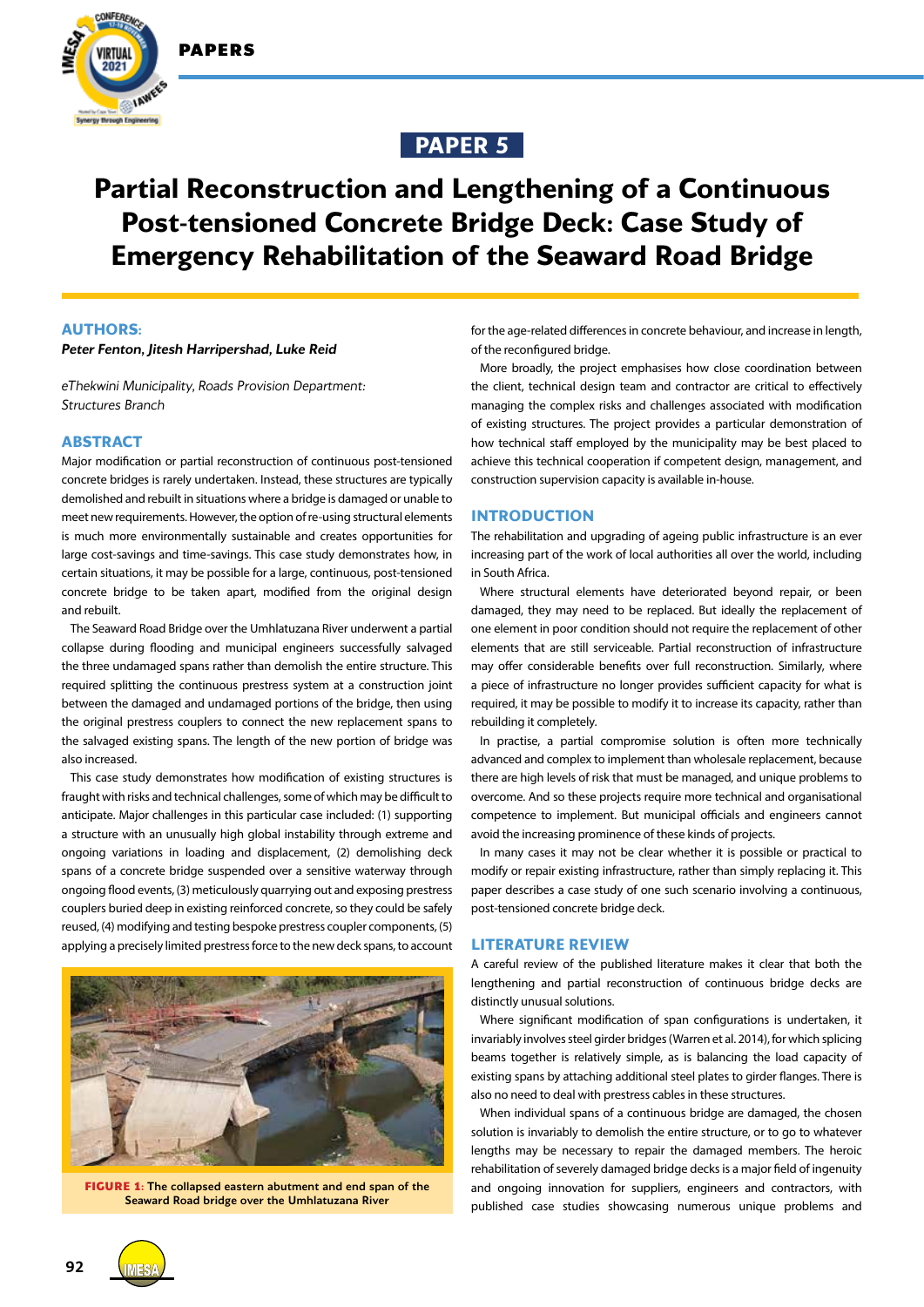Fortunately, no persons were harmed in the vicinity during or

Access to the industrial park now required an additional 5km detour over a nearby hill along steep, narrow, winding suburban roads, where trucks had previously been completely forbidden. This was a hazard for both the large trucks carrying shipping containers and heavy

after the collapse.



solutions. But if repair is not feasible or not possible, then the entire structure is usually demolished. A large research project into rapid bridge replacement techniques was initiated in the United States in response to the September 11 2001 terrorist attacks, and in the 26 case studies that were examined, the continuous decks were all repaired or replaced in their entirety (Bai et al. 2006).

The only other case study that this literature review found to compare with the case study under consideration was the reconstruction of a four-span continuous post-tensioned concrete bridge in Iraq that had two of its four spans damaged in a bomb blast. The demolished spans were replaced in a straightforward way with simply-supported steel plate-girders, but before these could be installed, a very complicated partial demolition had to be undertaken. The demolition was notable for the design and installation of special clamps for securing the prestress cables at an intermediate point between the anchors. These clamps then functioned as new prestress anchors at the location where the continuous prestress cables were cut (Oukaili 2019). It appears to have been a highly risky approach, with no obvious way to verify the clamp connections, and a reliance on a wellgrouted cable duct to deal with any failure in the clamps. As such, it clearly demonstrates why significant tampering with continuous post-tensioned concrete bridges is unusual.

There thus appears to be a significant gap in the research regarding options for lengthening or partially reconstructing continuous post-tensioned concrete bridges, which this case study contributes to filling.

# **BACKGROUND: THE FLOOD AND THE FALL**

The Seaward Road Bridge was constructed in 1979 as a five-span, prestressed, post-tensioned single-cell concrete box girder, continuous over a total length of 150m. It supports the only direct access between the Umhlatuzana Industrial Park and major road, rail and sea connections in the direction of the Port of Durban.

The April 2019 floods in the southern regions of Durban claimed at least 85 human lives and caused over R650 million in municipal infrastructure damage, including to the Seaward Road Bridge over the Umhlatuzana River.

The bridge crosses a complex curve in the river, which was originally intended to be canalised. The flooding first eroded the river's eastern embankment immediately upstream of the bridge, redirecting the flow directly at the face of the eastern abutment, where the piles were exposed, and the abutment wingwall dislodged. The saturated abutment fill pushed the precast piles out of position, then sheared them off. Without the piles, the abutment collapsed. The remainder of the deck was not strong enough to perform without the abutment's support, and the deck stresses were transmitted far beyond the end span, straining the prestress and reinforcing steel beyond serviceability and cracking the concrete. The deck was twisted over sideways on its bearings and the end span slumped down (Figure 1).

machinery, and the local residents, including children walking to school. Congestion from trucks queuing to navigate difficult portions of road could introduce long delays in accessing the industrial park, holding up work and reducing productivity. Political pressure to replace the bridge as soon as possible came from both the residential and industrial areas.

#### **THE PROBLEM: ENGINEERING FREEDOM**

A rudimentary environmental impact assessment for the bridge reconstruction was quickly approved as part of a package of emergency flood repairs on the river, and funding was made available through a Municipal Finance Management Act Section 36(1)(a)(i) emergency procurement process with a shortened tender duration. But despite pressure to prioritise speed and reliability above cost-considerations, the project team still felt a responsibility to look at both the human and environmental impacts of their plans. Trying and failing to salvage the remaining deck might waste time. But success would instead save time, and also bring large benefits in terms of sustainability and cost-reduction.

A careful inspection was carried out to map the extent of the strain damage and the original as-built drawings were successfully tracked down. The conclusion was that the excessive strain stopped just short of a point where a cluster of prestressing couplers connected the prestress cables from intermediate construction stages together.

A key advantage was that the prestress cable layout in the bridge deck was extremely simple, with all of the prestress cables terminating in couplers between the construction stages. This is a typical arrangement in the 'spanby-span construction method', where "construction joints with couplers for the tendons are generally placed close to the theoretical point of inflection for dead load to minimize reinforcement requirements in the construction joint" (Seible 1985). Fortunately, the original designers ignored the recommendation that, "a balance between coupled and uncoupled tendons in each construction joint should be provided" (Seible 1985), since all of the prestress tendons were coupled at each construction joint.

In principle, a replacement deck was only needed in two of the bridge's original five spans (Figure 2). The original prestress couplers at the construction joint could be used to connect the new deck to the salvaged deck and share its loads. But first the team would need to dismantle a structure that was specifically designed to only be able to stay up as an integrated structural arrangement, and never supposed to be tampered with once complete.

# **THE SOLUTION: SEWING A PRE-STRESSED BRIDGE DECK BACK TOGETHER**

The existing deck was first completely remodelled and analysed using modern design codes and software. The prestress analysis and design was made complicated by two factors. Firstly, because the original bridge is



**3S Media**

3S Media

IMESA **93**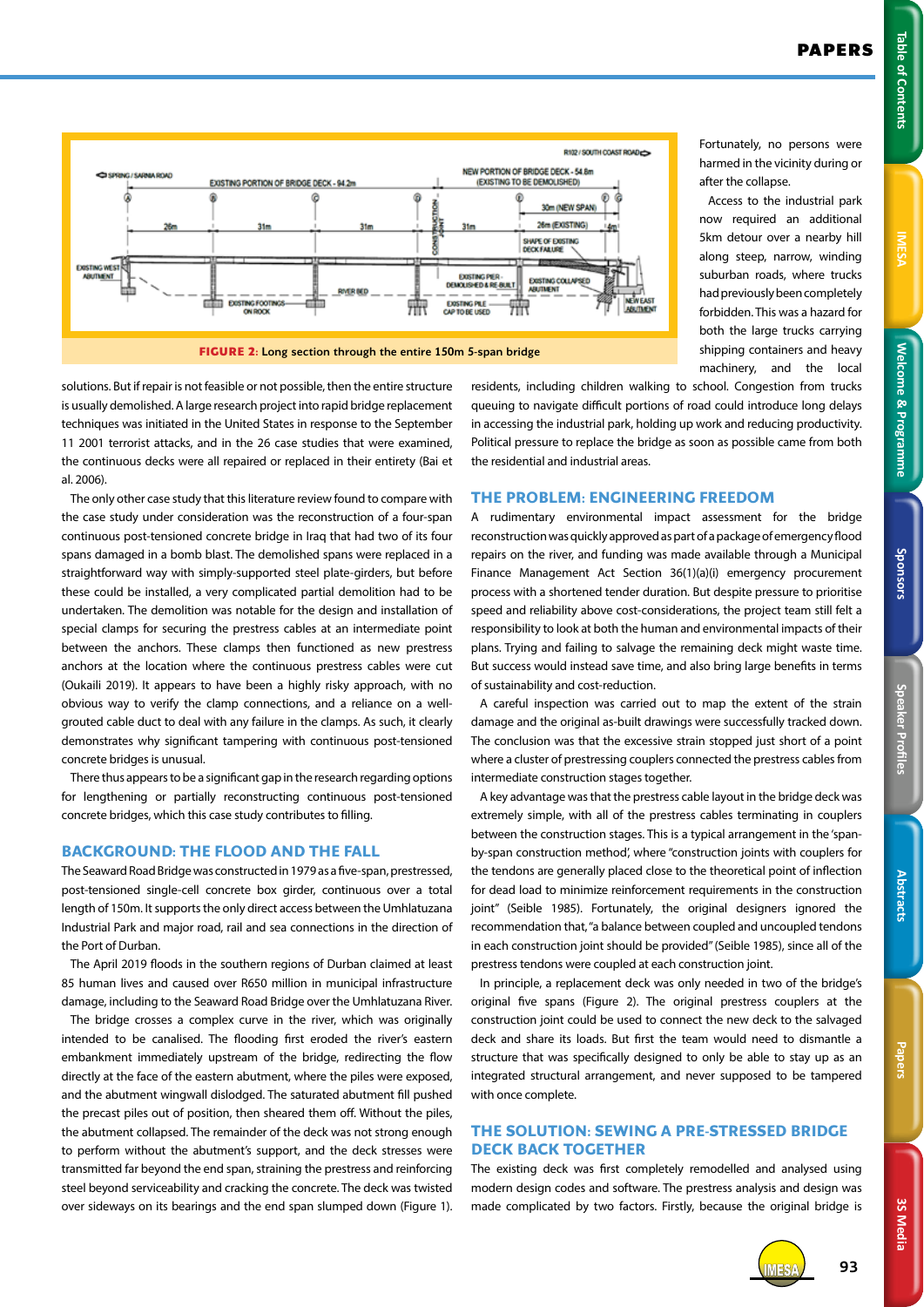

2021

**IAWE nuch Foole** 



**FIGURE 3:** Typical extract from RM Bridge FEM Model – the entire bridge had to be modelled due to the increase in jack (end) span length and accurately account for time-related effects on the structure



It was reassuring that when modern NA and NB36 loadings were applied, it was close to a perfect fit, almost on the limit of the confines of a class 2 prestress structure (Figure 4). The effect of lengthening the bridge was for the end span to move from a class 2 prestress condition to a class 3 partially prestressed condition under full traffic loading, and it was designed with this in mind. The end span is thus still very capable of carrying NA and NB loads as per design codes

#### **CHALLENGES**

**An unusually unstable old bridge**

However, a number of complications were also confirmed, particularly relating to torsional stiffness and global stability. The bridge is completely straight in its horizontal

**FIGURE 4:** Maximum stresses at bottom fibre of structure for NA Loading – the end span showed, stresses slightly above the allowable limits for class 2 and as a result the modifications were designed as a class 3 structure (stresses shown are at full NA loading)

40 years old, its concrete behaves very differently to new concrete when tensioned. Secondly, the bridge had to be lengthened by 4m so the piles for the new abutment would not clash with the original driven piles, which remained in the ground. The increased length changed the loading and stiffness of the end span.

Careful modelling of the various stages of the bridge's construction, lifespan, demolition, reconstruction and future lifespan was done using advanced Bentley RM-Bridge software (Figure 3). The long-term prestress losses in the 40 year old portion of the deck are substantially complete, while the losses would only just be starting for the new portion. The designers needed to be confident that despite the future variability in prestress losses over time, the residual force at the prestress coupler would remain balanced and the connection would not be overstressed, which could have extremely serious consequences. The prestress in the new portion of the bridge is thus 64% of ultimate tensile strength, not 70% as per the as-built design.

alignment so has no intrinsic stability. The piers cannot help as each has just one bearing, so cannot provide any torsional restraint. The exclusive use of single-column piers gives a pleasingly sleek, minimalistic visual impression. But this means stability is only introduced at the abutments, which each have a pair of bearings. With the east abutment gone, the stability of the entire deck depended on that single additional bearing at the west abutment, 150m away.

#### **Delicate demolition**

The collapsed portion of bridge deck needed to be removed without causing the remaining portion to collapse and become unsalvageable or pose a safety risk for workers. Temporary stability was achieved with the urgent installation of ultra-heavy-duty 1 000kN props (Figure 5) on either side of each pier. The props had to be monitored and adjusted throughout the demolition and reconstruction phases, to balance the torsional forces



**FIGURE 5:** The remainder of the existing structure had negligible stability and needed to be carefully propped until construction was complete



**FIGURE 6:** Buried coupler being carefully exposed with sharpened chisels and no power tools

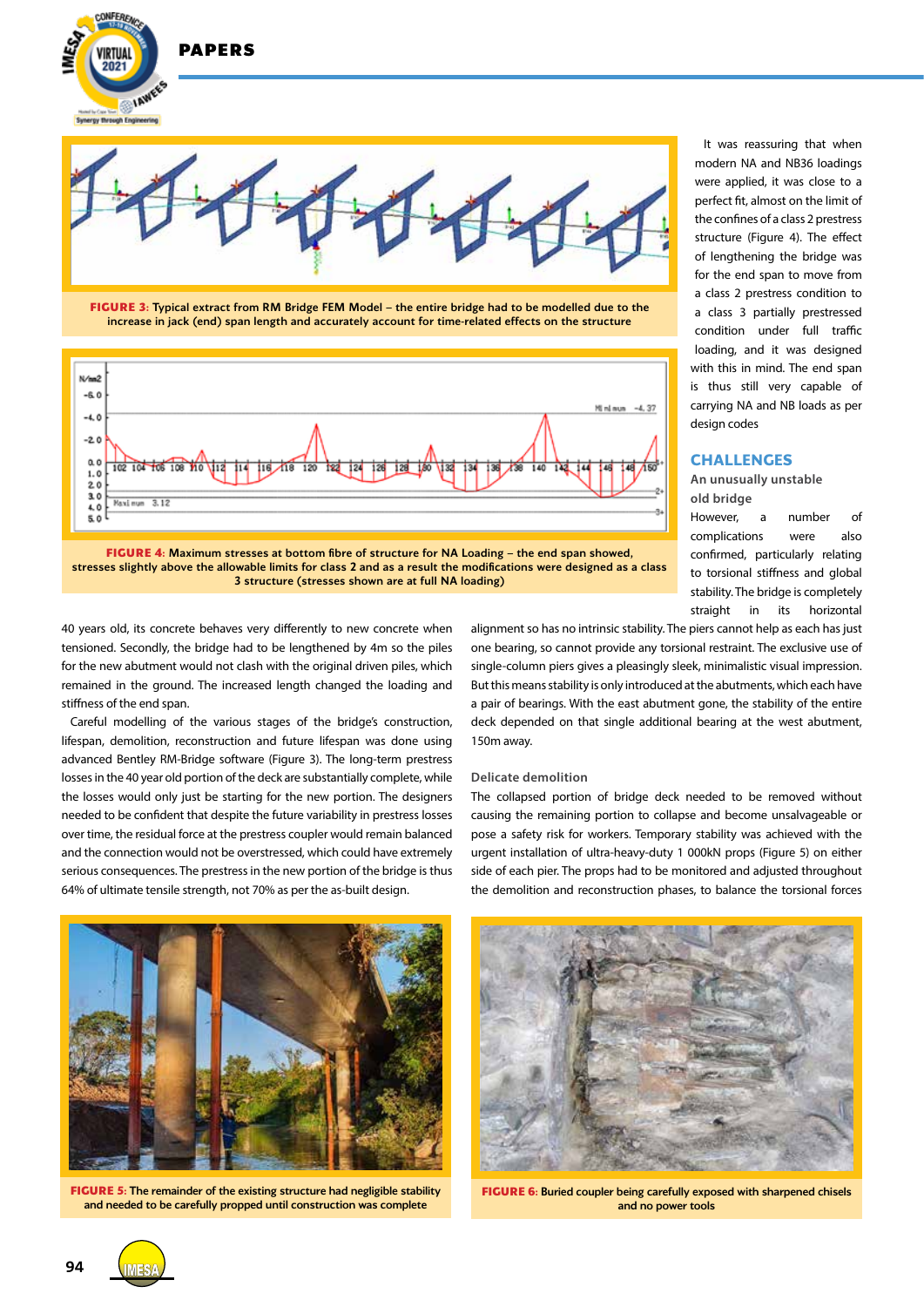**FIGURE 7:** Sacrificial props maintained stability until demolition



**FIGURE 8:** The demolition process was designed to minimise environmental effects

released as the collapsed spans were removed and then replaced. They also had to be able to handle ongoing flooding that occurred during the course of the project.

Once a reliable stabilising system was in place, the deck was cut all the way through with a wire saw at a position 2m away from the ten critical prestress couplers.

The latest South African specifications state that "Water jet removal of concrete is preferred wherever possible" (Committee of Transport Officials 2020). However, on making enquiries it was found that it is still true that "techniques for cutting the concrete and exposing tendons are highly specialised and expensive. Water jetting with a grit additive will cut the prestressing tendons. To avoid damage to the steel, water jetting without an abrasive additive must be specified." (Telford, 1995). Due to high cost and lack of suitable options, couplers were instead carefully exposed by hand, with sharpened chisels to minimise any microcracking (Figure 6). The existing steel reinforcement was also treated with care, so new rebar could be spliced onto it.

Demolition of prestressed, post-tensioned concrete structures carries high risks in all situations, as high stresses are suddenly released or transferred by the severing of cables. Grouted cables may present less risk than unbonded cables, because the stress is distributed through the grout into the surrounding concrete along the length of the deck. However even so, it is still recommended to undertake "debonding trials", since even when bonded, "a tendon is likely to slip on each side of a cut position, causing longitudinal cracks along the line of the ducts until it re-anchors by bond action" (Pritchard, 1995). More critically, the International Federation for Structural Concrete (FIB) emphatically warns in extra-bold text that "During the initial stages of any demolition it must be ascertained that the grouting is effective." (Fédération Internationale Du Béton, 1982)

The FIB guidance was relevant, since when prestress ducts and cables were examined, none had been successfully grouted during the original construction, and the cables could not be treated as homogenous with the surrounding material. Grout had been introduced into the prestress anchors and couplers but had not travelled into the ducts. Fortunately, there was no indication of corrosion in the unbonded strands, and no violent effects were noted when the cables were cut, presumably due to constrictions and contortions of the ducts during the original collapse, which prevented the prestress energy being released.

Rather than push the damaged deck off its support and demolish it on the ground, it was decided to break it up in situ using chemical explosives, simultaneously with its original supports. Despite the latest South African guidelines being that "Demolition by explosive means shall generally not be permitted," (Committee of Transport Officials, 2020), it is still generally accepted that "all structures and heavy bridge decks can be most effectively brought to the ground with explosives" (Pritchard, 1995). Using explosives to demolish the bridge directly over its supports also reduced the environmental impact of having a much larger platform in the river alongside the existing footprint, and reduced the time spent breaking up the material for recycling.

The portion to be demolished was stabilised with lightweight, sacrificial falsework props (Figure 7), which needed to be accurately designed. If the props were too strong, they would be a large, unnecessarily wasteful expense, and might delay the collapse and cause it to happen in an unpredictable, dangerous way. If the props were too weak, the deck could collapse prematurely, in a similarly dangerous, unpredictable way.

With the deck wrapped in geofabric to prevent flying debris, a carefully designed sequence of closely timed blasts created a safe, predictable collapse (Figure 8). The blasts were also designed to ensure that their vibrations would not destabilise the remaining portion of the deck, or affect nearby railway lines.

# **Customised coupler components**

A major setback was discovered when the prestress couplers were exposed: the VSL fittings from 1979 are not compatible with the prestress systems

available today. Extensive enquiries were made among South African prestress suppliers, but only one of them, OVM, could supply coupling components for 12.9mm strand. Unfortunately, the swage thickenings supplied by OVM would still not fit into the grooves of the old couplers (Figure 9). The only option was to modify the modern swages to fit and test the results in a laboratory empirically.

Five 500mm long sample strands were tested. A 70mm long swage was crimped onto the end of



**FIGURE 9:** Comparing the existing couplers with the closest available match on the contemporary market



IMESA **95**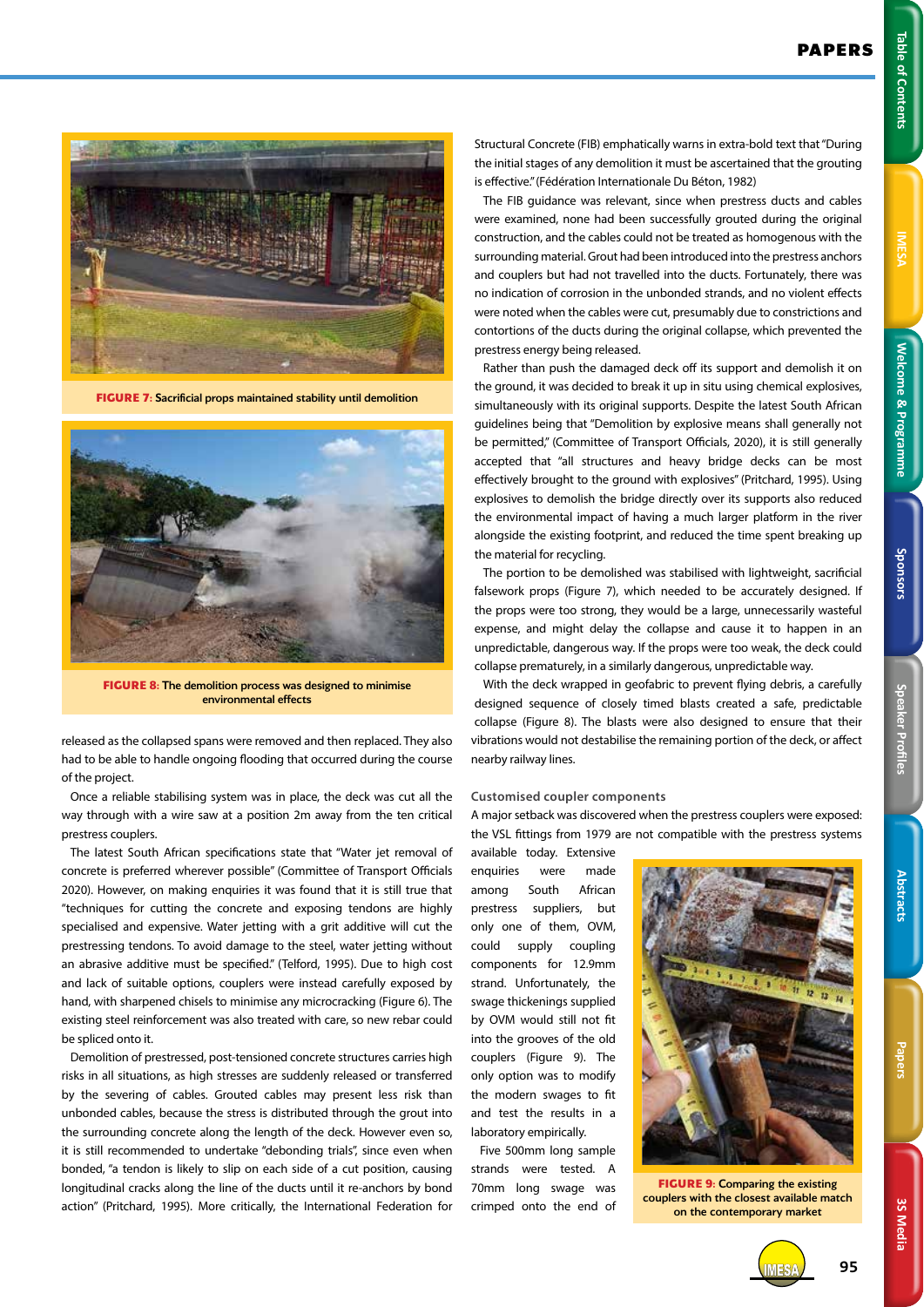

**DADEDS** 



**FIGURE 10:** Temporary supports had to withstand repeated flooding

each, and then either 10mm or 15mm of the crimped swage was ground off. Loading was applied using a single strand, twin ram stressing jack.

The first tests aimed to apply 85% of the ultimate load capacity of the strand, for a period of several hours. However, because of difficulties with maintaining the tension in the samples, the samples were then also tested to failure. In all cases the swages were unaffected, and the strands snapped at a load of around 195kN. This was about 5% more than their theoretical load capacity of 186kN.

Since the modified swages showed no sign of failure or distress at 195kN, it was concluded that they could safely carry the tendon design force of 119kN/strand.

Furthermore, as has been described, the prestress force was reduced in the new portion of the bridge to balance time-related effects across the new and the old portions. This also reduced the likelihood of the customtrimmed swages failing. There were nevertheless still risks, because stress flow in concrete around prestress couplers is very complex, and this would be accentuated by the difference in material behaviour between the new and old concrete. In 1980, a comprehensive study of 2431 German bridges found that 66% of German bridges with coupling joints had visible cracks in the region of the coupler (Seible, 1985). But careful monitoring under loading indicates that in this case the connection performs adequately, with none of the visible cracks that Sieble warns against.

#### **Future-proofing**

During construction the site suffered significant additional flooding (Figure 10). The irregular bend and susceptibility to flooding of the Umhlatuzana river make it hard to predict its behaviour, and ongoing development upstream will produce stronger flows in the future. To safeguard the City's asset and public safety, an exceptionally robust new abutment and wingwall were designed. A mass abutment with encapsulated fill material provides the stability to withstand high loads and is protected by very long wingwalls. It sits atop a large, monolithic, three-tier pile cap, which required careful design, detailing and construction monitoring to ensure no thermal or shrinkage cracks occurred in the complex arrangement. The 39 piles of 500mm diameter were installed with a specialised 'overburden drilling eccentric' method, otherwise known as an 'Odex pile' or 'Rota-pile'. This uses 'down the hole' percussion impacting to penetrate boulders, and pull down permanent casings, which prevent river scour effects. Extensive gabion protection works were added upstream on the east bank to prevent a reoccurrence of the flood-related erosion of the riverbank that had initiated the collapse of the original abutment.



**FIGURE 11:** The new abutment is unusually heavy and sits behind extensive protection works

#### **RESULTS**

#### **Environmental Excellence**

As discussed, the chosen solution was complex, but left the existing footprint of the bridge in the watercourse unchanged, saved 850m<sup>3</sup> of concrete in the existing bridge, and avoided a larger demolition that would have destroyed nearby trees with nesting birds.

All 620m<sup>3</sup> of demolished reinforced concrete was recycled. The concrete recycling was done on site – it was crushed to a maximum particle size of 75mm and mixed in a 50/50 ratio with excavated material to create G7 material for use in layerworks and abutment fill. Additional environmental measures included adding debris filters to nearby stormwater outlets and clearing all alien vegetation in the site vicinity. A specialist aviologist was appointed to reposition birds' nests adjacent to the collapsed deck, prior to the nesting season.

#### **Close coordination**

The unusual nature of the project and its many unknowns required extremely close coordination between all construction stakeholders. The design, project management and contract administration were all done by municipality-employed engineers, who could also take major decisions as representatives of the client and engage with risk management in a knowledgeable way with the experienced contractor, Icon Construction. Despite the emergency conditions, 30% of the contract needed to be given to an emerging community subcontractor, and the absence of typical work stoppages from strikes or business forums demonstrates this arrangement's success. Despite more flooding, and Covid-related delays, the entire project, including design, procurement, and construction, was completed in eighteen months, from May 2019 to September 2020, and within its budget of R36 848 530,00.

#### **CONCLUSION**

This case study establishes that partial reconstruction and lengthening of continuous post-tensioned concrete bridges is possible, most particularly in the case where prestress couplers are all clustered together at construction joints. However, it also highlights many of the risks involved in modifying existing structures. In addition to an experienced contractor and skilled design team, this project relied on a lot of good luck – particularly the availability of as-built drawings, the particular arrangement of the original prestress couplers, and the precise limit of the strains in the bridge deck during its collapse. If any of these things had not been in place, the bridge could not have been salvaged so effectively.